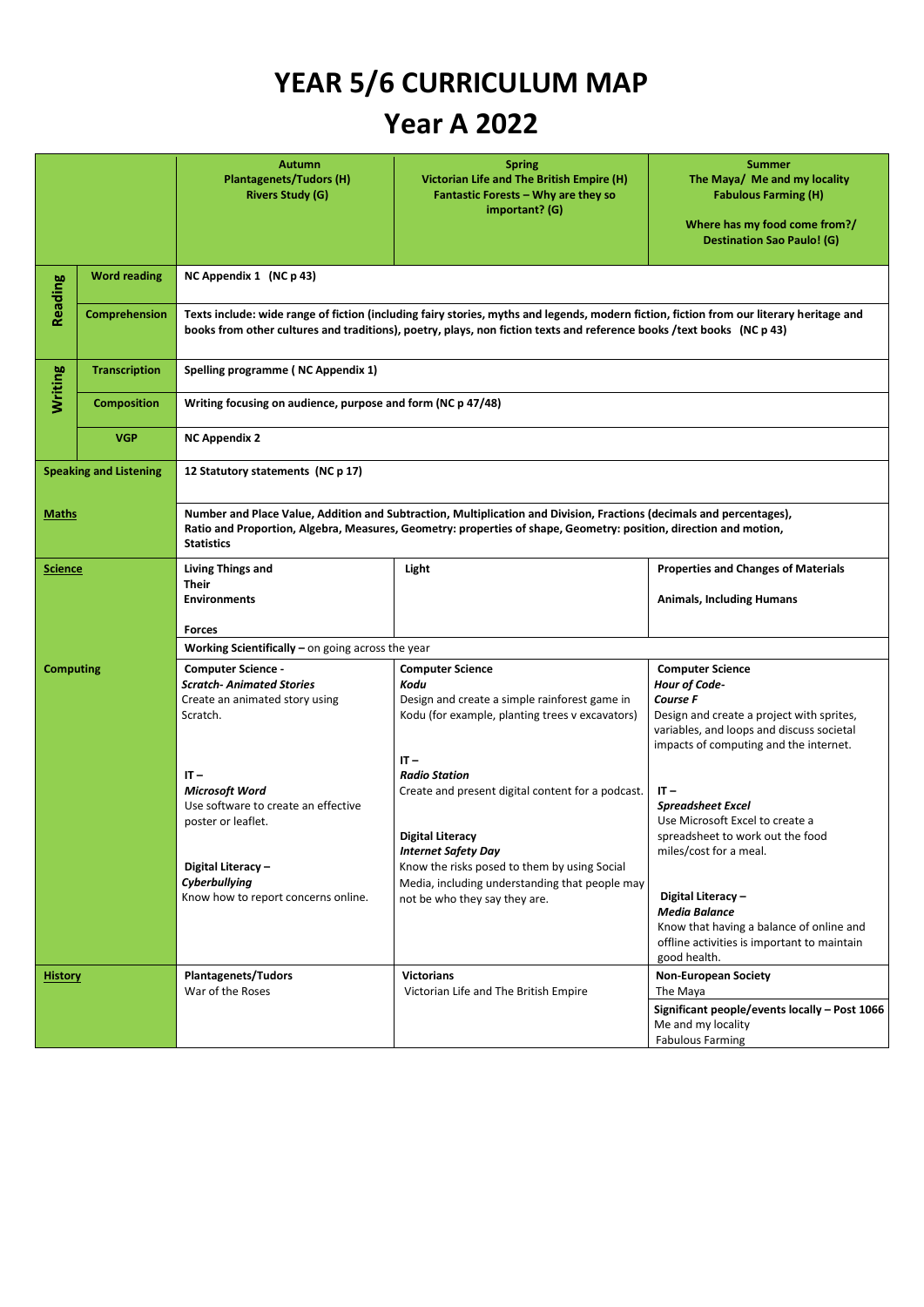| Geography             | <b>Geographical processes</b><br><b>Rivers Study</b><br>Cause and evidence - Natural and<br>human Impact – at a range of scales<br>(case studies) Mitigation - Individual,<br>local, national and international.                                                        | Region of the UK and comparison to a region in<br><b>North or South America</b><br>Fantastic Forests - Why are they so important?<br>Vegetation, biomes, forest types.<br>Focus: world maps of different types, biomes<br>and different types of forests, rainforests with<br>case study of South America. Local fieldwork<br>opportunity in local woodlands, data collection<br>and presentation tasks. Ordnance survey/GIS<br>locational work | <b>Global links and locations</b><br>Where has my food come from? Origins of<br>key foods. Focus: trade links, natural<br>resources, fieldwork, thematic maps,<br>industry, farming, employment. Possible link<br>to local fieldwork to conduct survey/<br>questionnaire and impact evaluation.<br>Ordnance survey map link<br>Region of the UK and comparison to a<br>region in North or South America<br><b>Destination Sao Paulo!</b><br>What do places have in common?<br>Comparing a region in South America with a<br>region in the UK. Focus: Human and physical<br>features, village/cities/lifestyle. Comparative<br>writing focus |  |  |
|-----------------------|-------------------------------------------------------------------------------------------------------------------------------------------------------------------------------------------------------------------------------------------------------------------------|-------------------------------------------------------------------------------------------------------------------------------------------------------------------------------------------------------------------------------------------------------------------------------------------------------------------------------------------------------------------------------------------------------------------------------------------------|---------------------------------------------------------------------------------------------------------------------------------------------------------------------------------------------------------------------------------------------------------------------------------------------------------------------------------------------------------------------------------------------------------------------------------------------------------------------------------------------------------------------------------------------------------------------------------------------------------------------------------------------|--|--|
|                       |                                                                                                                                                                                                                                                                         |                                                                                                                                                                                                                                                                                                                                                                                                                                                 |                                                                                                                                                                                                                                                                                                                                                                                                                                                                                                                                                                                                                                             |  |  |
| D.T.                  | Geographical skills and fieldwork - on going across the year<br>Materials/Structure<br>Design, make and evaluate a Tudor<br>house.                                                                                                                                      | <b>Textiles</b><br>Design, make and evaluate a traditional Punch<br>and Judy puppet.                                                                                                                                                                                                                                                                                                                                                            | Farmvention-Whole School DT Project<br><b>Cooking and nutrition</b><br>Mexican food<br>Local Food                                                                                                                                                                                                                                                                                                                                                                                                                                                                                                                                           |  |  |
| <b>Art and Design</b> | Form (3D work, clay, dough, boxes,<br>wire, paper sculpture) Pattern (paint,<br>pencil, textiles, clay, printing)<br>Tudors<br>Ideas: Plan and develop ideas using 3D<br>work based around the Tudors. Discuss<br>and evaluate own work and that of<br>other sculptures | Texture (textiles, clay, sand, plaster, stone)<br>Colour (painting, ink, dye, textiles, pencils,<br>crayon, pastels)<br>Victorian Life<br>Ideas: Work collaboratively on a large scale<br>project about the Victorians. Express your<br>feeling through your art technique.                                                                                                                                                                     | Drawing (pencil, charcoal, inks, chalk,<br>pastels, ICT software)<br>Printing (found materials, fruit/veg, wood<br>blocks, press print, lino, string)                                                                                                                                                                                                                                                                                                                                                                                                                                                                                       |  |  |
|                       |                                                                                                                                                                                                                                                                         |                                                                                                                                                                                                                                                                                                                                                                                                                                                 | <b>Significant People/Events Locally</b><br>Me and My Locality - Fabulous Farming<br>Ideas: Visit a local farm and take photos of<br>the animals/equipment on the farm. Create<br>a poster about farming using ICT or an<br>information leaflet about farming. Produce<br>accurate observational drawings of people.                                                                                                                                                                                                                                                                                                                        |  |  |
|                       | Create sketchbooks to record observations                                                                                                                                                                                                                               |                                                                                                                                                                                                                                                                                                                                                                                                                                                 |                                                                                                                                                                                                                                                                                                                                                                                                                                                                                                                                                                                                                                             |  |  |
| Music                 | Charanga-Livin' on a Prayer                                                                                                                                                                                                                                             | Charanga-Make you feel my love                                                                                                                                                                                                                                                                                                                                                                                                                  | <b>Charanga-Dancing in the Street</b><br><b>End of Year Production</b>                                                                                                                                                                                                                                                                                                                                                                                                                                                                                                                                                                      |  |  |
|                       | Charanga-Classroom Jazz 1<br><b>Christmas Production</b>                                                                                                                                                                                                                | <b>Charanga-</b> Fresh Prince of Bel Air                                                                                                                                                                                                                                                                                                                                                                                                        |                                                                                                                                                                                                                                                                                                                                                                                                                                                                                                                                                                                                                                             |  |  |
|                       | Music Express-Signing sheets with Mrs Owen linked to topic work.                                                                                                                                                                                                        |                                                                                                                                                                                                                                                                                                                                                                                                                                                 |                                                                                                                                                                                                                                                                                                                                                                                                                                                                                                                                                                                                                                             |  |  |